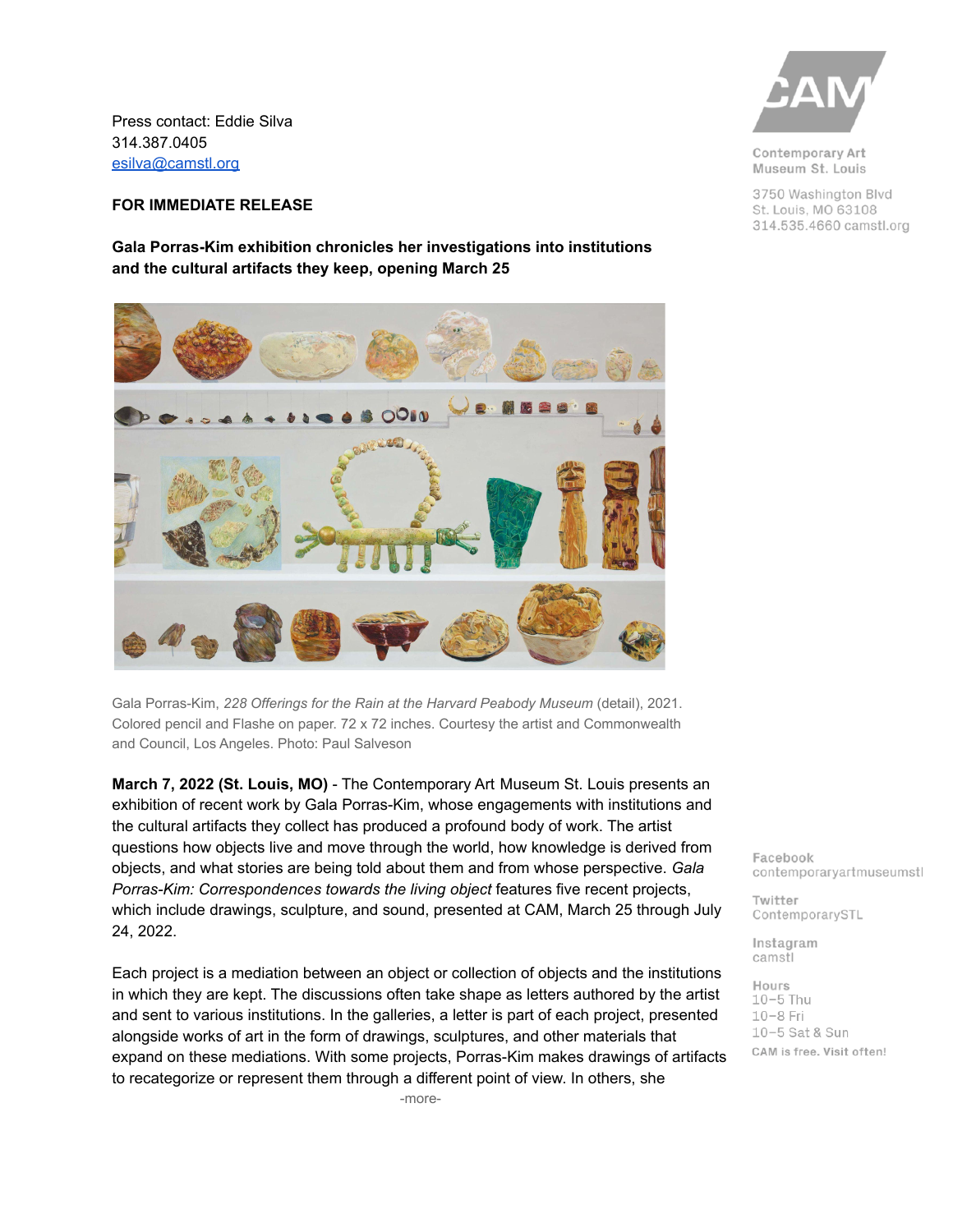

Museum St. Louis

recreates sculptural replicas of sacred objects to stand in for the originals that have been removed. Some projects include mediations between the artist and the spirits of the dead, resulting in works that offer the deceased agency.

The exhibition's projects prioritize a person's or a people's wishes for their objects to live in perpetuity, rendering the goals of the institutions as secondary. This reorientation exposes many of the tensions within museum administrative processes, conservation practices, and legal policies. The exhibition poses the question: can the multiple functions of these objects—from both the past and present—be made to somehow coexist?

The exhibition is supported in part by the National Endowment for the Arts and sponsored by Ann R. Ruwitch and John Fox Arnold, and the Henry Moore Foundation. The Artist Talk is sponsored by the Robert Lehman Foundation.



*Gala Porras-Kim: Correspondences towards the living object* is organized for the Contemporary Art Museum St. Louis by Wassan Al-Khudhairi, Chief Curator, with Misa Jeffereis, Assistant Curator.

**Gala Porras-Kim** (b. 1984, Bogotá, Colombia; lives and works in Los Angeles) received an MFA from the California Institute of the Arts and an MA in Latin American Studies from the University of California, Los Angeles. Her solo exhibitions include the Museum of Contemporary Art, Los Angeles (2019); Headlands Center for the Arts, Sausalito, CA (2018); and LABOR, Mexico City (2017). Selected group exhibitions include 34th Bienal de São Paulo, Brazil (2021); Gwangju Biennale, South Korea (2020-21); Ural Industrial Biennial, Ekaterinburg, Russia (2019); Whitney Museum of American Art, New York (2019, 2017); Palazzo Ca'tron, Venice, Italy (2019); PinchukArtCentre, Kiev, Ukraine (2019); and Tina Kim Gallery, New York (2019 and 2018). Porras-Kim is the recipient of the Art Matters Grant (2019), Radcliffe Fellowship for Advanced Study at Harvard University (2019), Artadia Award (2017), Rema Hort Mann Foundation grant (2017), and the Joan Mitchell Foundation Award (2016), among others. Porras-Kim's work is in the collections of Brooklyn Museum, New York; FRAC Pays de la Loire, Carquefou, France; Hammer Museum, Los Angeles; Los Angeles County Museum of Art; Museum of Contemporary Art, Los Angeles; Perez Art Museum, Miami; Seoul Museum of Art, South Korea; and Whitney Museum of American Art.

-more-